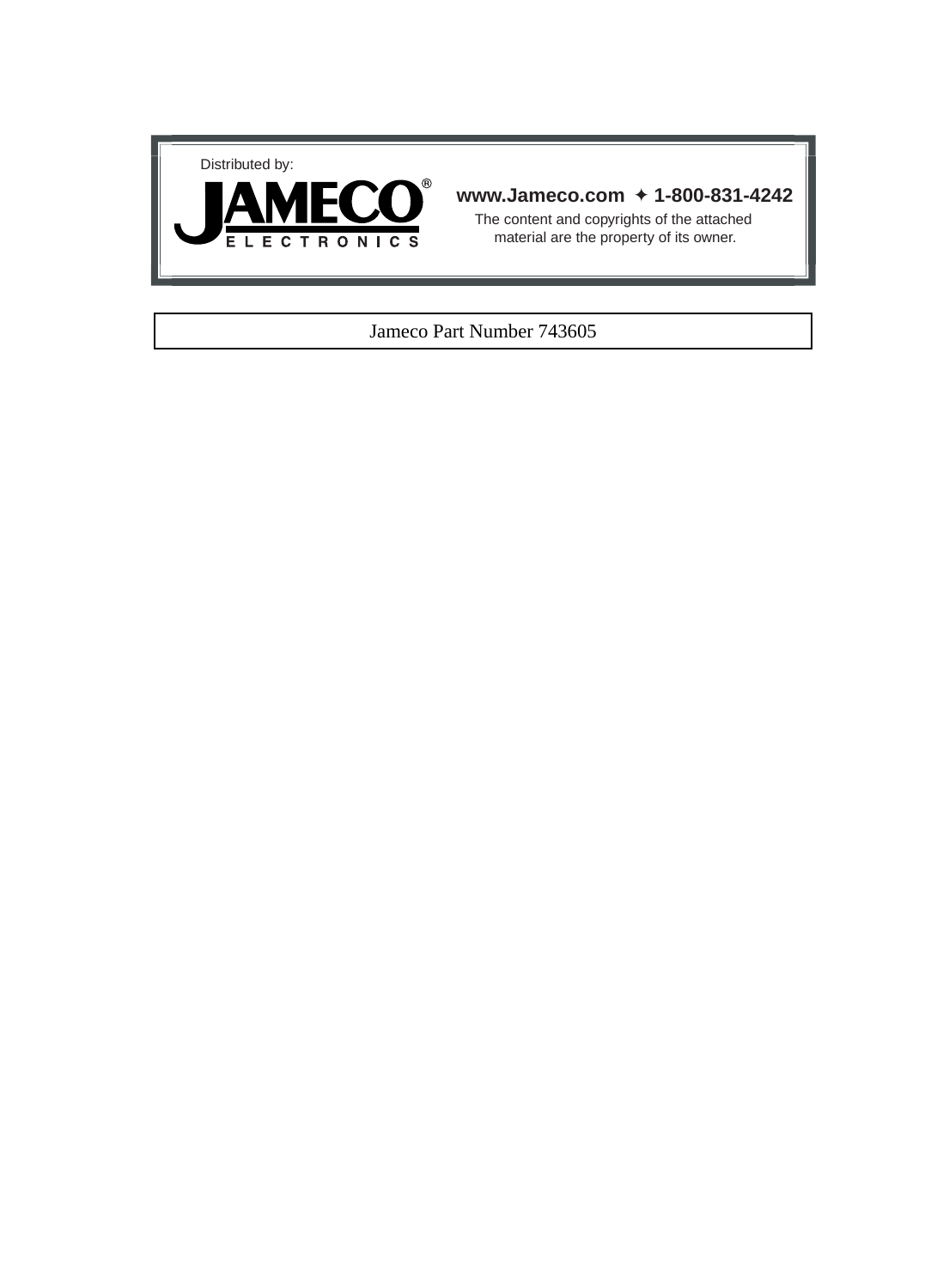# 1N5333B Series **Preferred Device**

# **1N5333B Series<br>5 Watt Surmetic<sup>™</sup>40 Zener Voltage Regulators**

This is a complete series of 5 Watt Zener diodes with tight limits and better operating characteristics that reflect the superior capabilities of silicon- oxide passivated junctions. All this in an axial lead, transfer-molded plastic package that offers protection in all common environmental conditions.

## **Features**

- Zener Voltage Range 3.3 V to 200 V
- ESD Rating of Class 3 (>16 kV) per Human Body Model
- Surge Rating of up to 180 W @ 8.3 ms
- $\bullet$  Maximum Limits Guaranteed on up to Six Electrical Parameters
- · Pb-Free Packages are Available

## **Mechanical Characteristics**

**CASE:** Void free, transfer-molded, thermosetting plastic **FINISH:** All external surfaces are corrosion resistant and leads are readily solderable **MAXIMUM LEAD TEMPERATURE FOR SOLDERING PURPOSES:**

230°C, 1/16 in. from the case for 10 seconds **POLARITY:** Cathode indicated by polarity band

**MOUNTING POSITION:** Any



## **ON Semiconductor®**

**http://onsemi.com**







| А         | $=$ Assembly Location                      |
|-----------|--------------------------------------------|
|           | $1N53xxB = Device Number$                  |
|           | (Refer to Tables on Pages 3 & 4            |
| YY        | $=$ Year                                   |
| <b>WW</b> | $=$ Work Week                              |
| ٠         | $=$ Pb-Free Package                        |
|           | (Note: Microdot may be in either location) |

## **ORDERING INFORMATION**

| <b>Device</b> | Package                        | Shipping <sup>†</sup> |
|---------------|--------------------------------|-----------------------|
| 1N53xxB, G    | Axial Lead<br>(Pb-Free)        | 1000 Units/Box        |
| 1N53xxBRL, G  | <b>Axial Lead</b><br>(Pb-Free) | 4000/Tape & Reel      |

†For information on tape and reel specifications, including part orientation and tape sizes, please refer to our Tape and Reel Packaging Specifications Brochure, BRD8011/D.

**Preferred** devices are recommended choices for future use and best overall value.

## **MAXIMUM RATINGS**

| Rating                                                                                 | Symbol            | Value           | Unit     |
|----------------------------------------------------------------------------------------|-------------------|-----------------|----------|
| Max. Steady State Power Dissipation<br>$@$ T <sub>1</sub> = 75°C, Lead Length = 3/8 in | $P_D$             | 5               | w        |
| Derate above 75°C                                                                      |                   | 40              | $mW$ /°C |
| Operating and Storage<br><b>Temperature Range</b>                                      | $T_J$ , $T_{sta}$ | $-65$ to $+200$ | ℃        |

Stresses exceeding Maximum Ratings may damage the device. Maximum Ratings are stress ratings only. Functional operation above the Recommended Operating Conditions is not implied. Extended exposure to stresses above the Recommended Operating Conditions may affect device reliability.

\*For additional information on our Pb-Free strategy and soldering details, please download the ON Semiconductor Soldering and Mounting Techniques Reference Manual, SOLDERRM/D.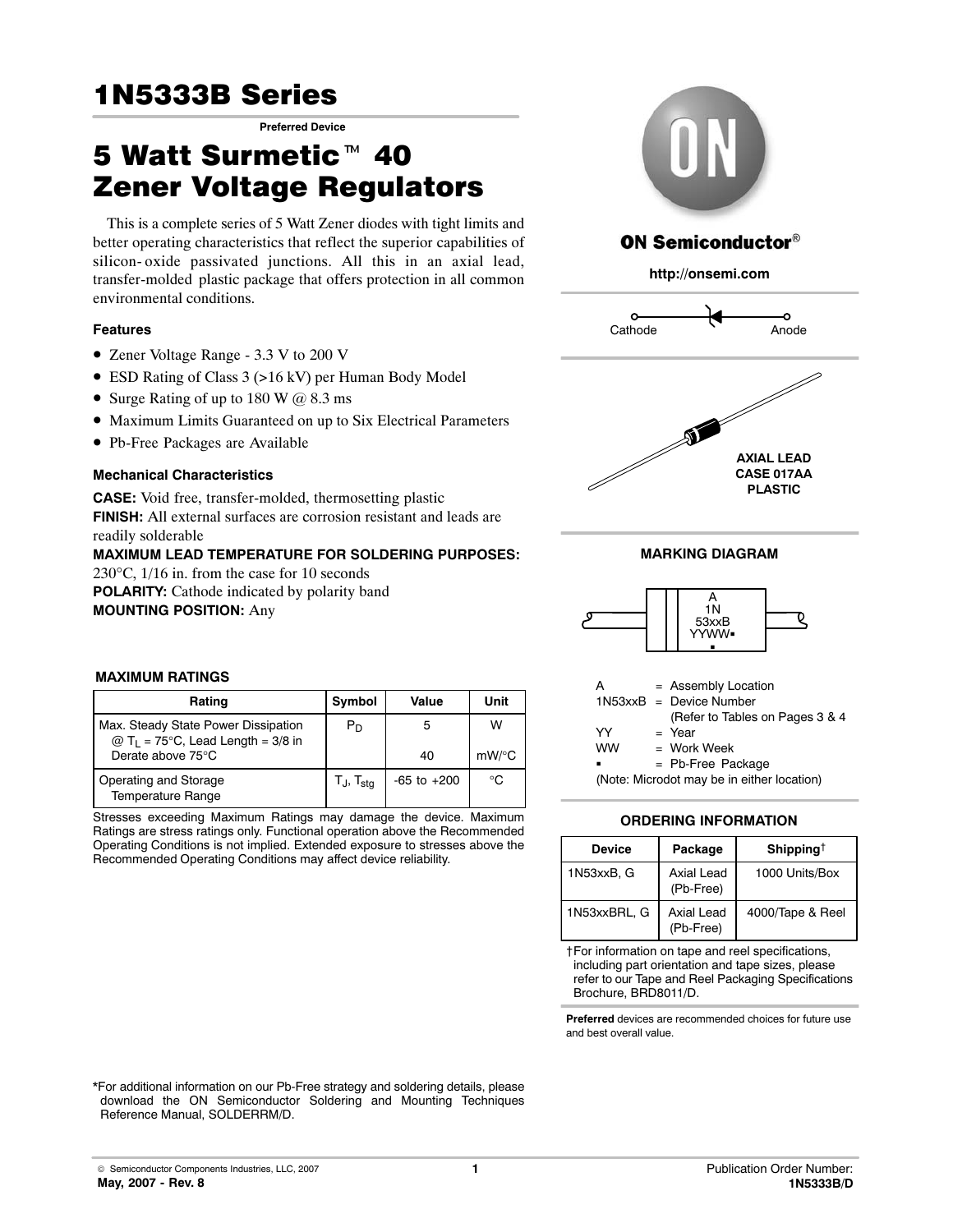#### **ELECTRICAL CHARACTERISTICS** (T<sub>A</sub> = 25°C unless otherwise noted,  $V_F = 1.2$  V Max  $\omega$  I<sub>F</sub> = 1.0 A for all types)

| Symbol          | <b>Parameter</b>                            |
|-----------------|---------------------------------------------|
| Vz              | Reverse Zener Voltage @ I <sub>7T</sub>     |
| lzτ             | Reverse Current                             |
| $Z_{7T}$        | Maximum Zener Impedance $@$ I <sub>7T</sub> |
| <b>Izk</b>      | Reverse Current                             |
| $Z_{7K}$        | Maximum Zener Impedance $@$ $1_{7}$         |
| l <sub>R</sub>  | Reverse Leakage Current @ V <sub>R</sub>    |
| VR              | <b>Breakdown Voltage</b>                    |
| I⊧              | <b>Forward Current</b>                      |
| VF              | Forward Voltage $@$ I <sub>F</sub>          |
| l <sub>R</sub>  | Maximum Surge Current $@T_A = 25^\circ C$   |
| $\Delta V_Z$    | Reverse Zener Voltage Change                |
| <sup>l</sup> zm | Maximum DC Zener Current                    |

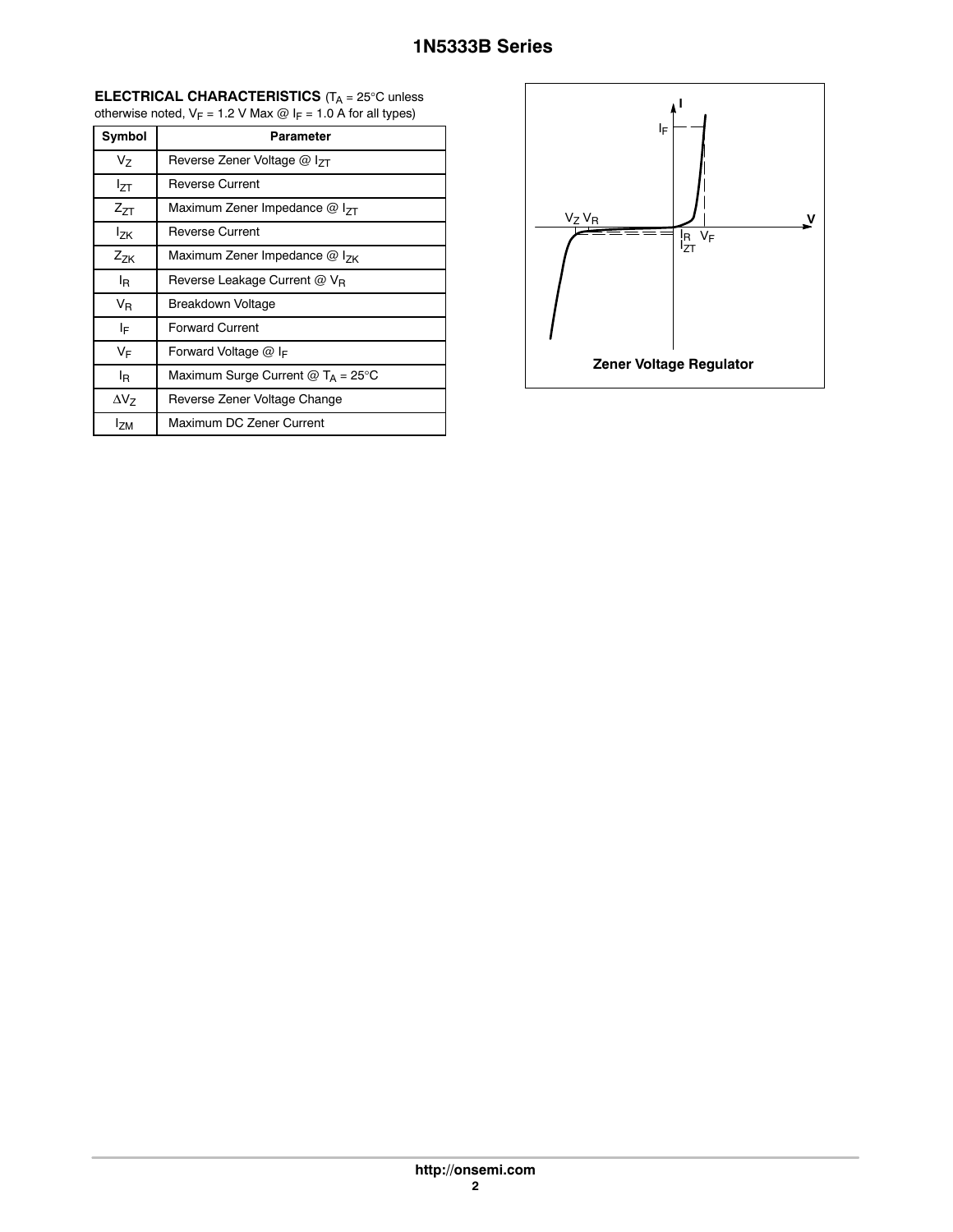|                                        |                |       |              | $\sqrt{2}$<br>Zener Voltage (Note 2) |                     |                            | Zener Impedance (Note 2) |              | Leakage<br><b>Current</b> |                | ,,,             |                            |                      |
|----------------------------------------|----------------|-------|--------------|--------------------------------------|---------------------|----------------------------|--------------------------|--------------|---------------------------|----------------|-----------------|----------------------------|----------------------|
| Device <sup><math>\dagger</math></sup> | <b>Device</b>  |       | $VZ$ (Volts) |                                      | $@$ l <sub>zt</sub> | $Z_{ZT}$ @ $I_{ZT}$        | Zzk @ Izk                | <b>Izk</b>   | $I_R @ V_R$               |                | ΙŖ.<br>(Note 3) | $\Delta V_{7}$<br>(Note 4) | $I_{ZM}$<br>(Note 5) |
| (Note 1)                               | <b>Marking</b> | Min   | <b>Nom</b>   | <b>Max</b>                           | mA                  | $\pmb{\Omega}$             | $\Omega$                 | mA           | μ <b>A Max</b>            | <b>Volts</b>   | Α               | <b>Volts</b>               | mA                   |
| 1N5333B, G                             | 1N5333B        | 3.14  | 3.3          | 3.47                                 | 380                 | $\boldsymbol{\mathcal{S}}$ | 400                      | 1            | 300                       | 1              | 20              | 0.85                       | 1440                 |
| 1N5334B, G                             | 1N5334B        | 3.42  | 3.6          | 3.78                                 | 350                 | 2.5                        | 500                      | 1            | 150                       | 1              | 18.7            | 0.8                        | 1320                 |
| 1N5335B, G                             | 1N5335B        | 3.71  | 3.9          | 4.10                                 | 320                 | $\overline{2}$             | 500                      | 1            | 50                        | $\mathbf{1}$   | 17.6            | 0.54                       | 1220                 |
| 1N5336B, G                             | 1N5336B        | 4.09  | 4.3          | 4.52                                 | 290                 | $\overline{c}$             | 500                      | 1            | 10                        | $\mathbf{1}$   | 16.4            | 0.49                       | 1100                 |
| 1N5337B, G                             | 1N5337B        | 4.47  | 4.7          | 4.94                                 | 260                 | 2                          | 450                      | 1            | 5                         | 1              | 15.3            | 0.44                       | 1010                 |
| 1N5338B, G                             | 1N5338B        | 4.85  | 5.1          | 5.36                                 | 240                 | 1.5                        | 400                      | 1            | $\mathbf{1}$              | 1              | 14.4            | 0.39                       | 930                  |
| 1N5339B, G                             | 1N5339B        | 5.32  | 5.6          | 5.88                                 | 220                 | 1                          | 400                      | 1            | 1                         | $\overline{c}$ | 13.4            | 0.25                       | 865                  |
| 1N5340B, G                             | 1N5340B        | 5.70  | 6.0          | 6.30                                 | 200                 | 1                          | 300                      | 1            | 1                         | 3              | 12.7            | 0.19                       | 790                  |
| 1N5341B, G                             | 1N5341B        | 5.89  | 6.2          | 6.51                                 | 200                 | 1                          | 200                      | 1            | 1                         | 3              | 12.4            | 0.1                        | 765                  |
| 1N5342B, G                             | 1N5342B        | 6.46  | 6.8          | 7.14                                 | 175                 | $\mathbf{1}$               | 200                      | 1            | 10                        | 5.2            | 11.5            | 0.15                       | 700                  |
| 1N5343B. G                             | 1N5343B        | 7.13  | 7.5          | 7.88                                 | 175                 | 1.5                        | 200                      | 1            | 10                        | 5.7            | 10.7            | 0.15                       | 630                  |
| 1N5344B. G                             | 1N5344B        | 7.79  | 8.2          | 8.61                                 | 150                 | 1.5                        | 200                      | 1            | 10                        | 6.2            | 10              | 0.2                        | 580                  |
| 1N5345B, G                             | 1N5345B        | 8.27  | 8.7          | 9.14                                 | 150                 | $\overline{c}$             | 200                      | 1            | 10                        | 6.6            | 9.5             | 0.2                        | 545                  |
| 1N5346B, G                             | 1N5346B        | 8.65  | 9.1          | 9.56                                 | 150                 | 2                          | 150                      | 1            | 7.5                       | 6.9            | 9.2             | 0.22                       | 520                  |
| 1N5347B, G                             | 1N5347B        | 9.50  | 10           | 10.5                                 | 125                 | $\overline{c}$             | 125                      | $\mathbf{1}$ | 5                         | 7.6            | 8.6             | 0.22                       | 475                  |
| 1N5348B, G                             | 1N5348B        | 10.45 | 11           | 11.55                                | 125                 | 2.5                        | 125                      | 1            | 5                         | 8.4            | 8.0             | 0.25                       | 430                  |
| 1N5349B, G                             | 1N5349B        | 11.4  | 12           | 12.6                                 | 100                 | 2.5                        | 125                      | 1            | $\overline{2}$            | 9.1            | 7.5             | 0.25                       | 395                  |
| 1N5350B, G                             | 1N5350B        | 12.35 | 13           | 13.65                                | 100                 | 2.5                        | 100                      | 1            | 1                         | 9.9            | 7.0             | 0.25                       | 365                  |
| 1N5351B, G                             | 1N5351B        | 13.3  | 14           | 14.7                                 | 100                 | 2.5                        | 75                       | 1            | 1                         | 10.6           | 6.7             | 0.25                       | 340                  |
| 1N5352B, G                             | 1N5352B        | 14.25 | 15           | 15.75                                | 75                  | 2.5                        | 75                       | $\mathbf{1}$ | $\mathbf{1}$              | 11.5           | 6.3             | 0.25                       | 315                  |
| 1N5353B, G                             | 1N5353B        | 15.2  | 16           | 16.8                                 | 75                  | 2.5                        | 75                       | $\mathbf{1}$ | $\mathbf{1}$              | 12.2           | 6.0             | 0.3                        | 295                  |
| 1N5354B, G                             | 1N5354B        | 16.15 | 17           | 17.85                                | 70                  | 2.5                        | 75                       | 1            | 0.5                       | 12.9           | 5.8             | 0.35                       | 280                  |
| 1N5355B, G                             | 1N5355B        | 17.1  | 18           | 18.9                                 | 65                  | 2.5                        | 75                       | 1            | 0.5                       | 13.7           | 5.5             | 0.4                        | 264                  |
| 1N5356B, G                             | 1N5356B        | 18.05 | 19           | 19.95                                | 65                  | 3                          | 75                       | 1            | 0.5                       | 14.4           | 5.3             | 0.4                        | 250                  |
| 1N5357B, G                             | 1N5357B        | 19    | 20           | 21                                   | 65                  | 3                          | 75                       | $\mathbf{1}$ | 0.5                       | 15.2           | 5.1             | 0.4                        | 237                  |
| 1N5358B, G                             | 1N5358B        | 20.9  | 22           | 23.1                                 | 50                  | 3.5                        | 75                       | 1            | 0.5                       | 16.7           | 4.7             | 0.45                       | 216                  |
| 1N5359B, G                             | 1N5359B        | 22.8  | 24           | 25.2                                 | 50                  | 3.5                        | 100                      | 1            | 0.5                       | 18.2           | 4.4             | 0.55                       | 198                  |
| 1N5360B, G                             | 1N5360B        | 23.75 | 25           | 26.25                                | 50                  | 4                          | 110                      | 1            | 0.5                       | 19             | 4.3             | 0.55                       | 190                  |
| 1N5361B, G                             | 1N5361B        | 25.65 | 27           | 28.35                                | 50                  | 5                          | 120                      | 1            | 0.5                       | 20.6           | 4.1             | 0.6                        | 176                  |
| 1N5362B, G                             | 1N5362B        | 26.6  | 28           | 29.4                                 | 50                  | 6                          | 130                      | 1            | 0.5                       | 21.2           | 3.9             | 0.6                        | 170                  |

#### <span id="page-3-0"></span>**ELECTRICAL CHARACTERISTICS**  $(T_A = 25^\circ \text{C}$  unless otherwise noted,  $V_F = 1.2 \text{ V}$  Max @  $I_F = 1.0 \text{ A}$  for all types)

Devices listed in *bold, italic* are ON Semiconductor **Preferred** devices. **Preferred** devices are recommended choices for future use and best overall value. 1. **TOLERANCE AND TYPE NUMBER DESIGNATION**

The JEDEC type numbers shown indicate a tolerance of  $\pm 5\%$ .

2. **ZENER VOLTAGE (V<sub>Z</sub>) and IMPEDANCE (I<sub>ZT</sub> and I<sub>ZK</sub>)** 

Test conditions for zener voltage and impedance are as follows:  $I_z$  is applied 40  $\pm$ 10 ms prior to reading. Mounting contacts are located 3/8" to 1/2" from the inside edge of mounting clips to the body of the diode  $(T_A = 25^{\circ}C + 8^{\circ}C, -2^{\circ}C)$ .

3. **SURGE CURRENT (IR)**

Surge current is specified as the maximum allowable peak, non-recurrent square-wave current with a pulse width, PW, of 8.3 ms. The data given in Figure [5](#page-6-0) may be used to find the maximum surge current for a square wave of any pulse width between 1 ms and 1000 ms by plotting the applicable points on logarithmic paper. Examples of this, using the 3.3 V and 200 V zener are shown in Figure [6.](#page-6-0) Mounting contact located as specified in Note 2 ( $T_A = 25^{\circ}C + 8^{\circ}C$ , -2 $^{\circ}C$ ).

## **4. VOLTAGE REGULATION (AV<sub>Z</sub>)**

The conditions for voltage regulation are as follows:  $V_Z$  measurements are made at 10% and then at 50% of the  $I_Z$  max value listed in the electrical characteristics table. The test current time duration for each  $V_Z$  measurement is 40  $\pm$ 10 ms. Mounting contact located as specified in Note 2 (T<sub>A</sub> = 25°C +8°C, -2°C).

5. **MAXIMUM REGULATOR CURRENT (IZM)**

The maximum current shown is based on the maximum voltage of a 5% type unit, therefore, it applies only to the B-suffix device. The actual  $I_{ZM}$  for any device may not exceed the value of 5 watts divided by the actual V<sub>Z</sub> of the device.  $T_L = 75^\circ$ C at 3/8" maximum from the device body.

†The "G'' suffix indicates Pb-Free package available.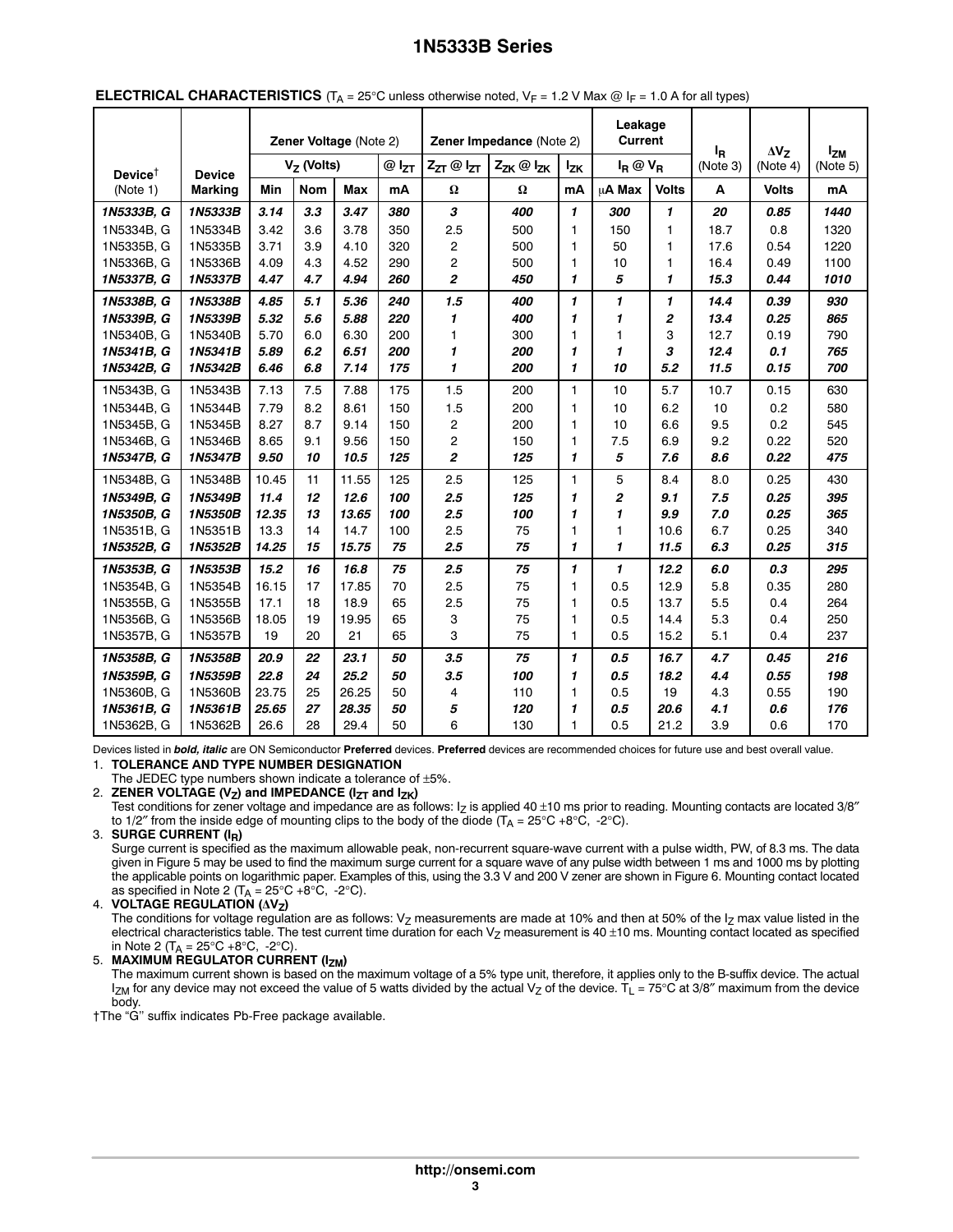| Zener Voltage (Note 7)                 |                |       |               | Zener Impedance (Note 7) | Leakage<br>Current |                       | l <sub>R</sub>      | $\Delta V_Z$ | <b>Izm</b>     |              |          |              |           |
|----------------------------------------|----------------|-------|---------------|--------------------------|--------------------|-----------------------|---------------------|--------------|----------------|--------------|----------|--------------|-----------|
| Device <sup><math>\dagger</math></sup> | <b>Device</b>  |       | $V_Z$ (Volts) |                          | $@$ $I_{ZT}$       | $Z_{ZT}$ $@$ $I_{ZT}$ | $Z_{ZK}$ @ $I_{ZK}$ | <b>Izk</b>   | $I_R @ V_R$    |              | (Note 8) | (Note 9)     | (Note 10) |
| (Note 6)                               | <b>Marking</b> | Min   | <b>Nom</b>    | Max                      | mA                 | $\pmb{\Omega}$        | $\pmb{\Omega}$      | mA           | μ <b>A</b> Max | <b>Volts</b> | A        | <b>Volts</b> | mA        |
| 1N5363B, G                             | 1N5363B        | 28.5  | 30            | 31.5                     | 40                 | 8                     | 140                 | $\mathbf{1}$ | 0.5            | 22.8         | 3.7      | 0.6          | 158       |
| 1N5364B. G                             | 1N5364B        | 31.35 | 33            | 34.65                    | 40                 | 10                    | 150                 | 1            | 0.5            | 25.1         | 3.5      | 0.6          | 144       |
| 1N5365B, G                             | 1N5365B        | 34.2  | 36            | 37.8                     | 30                 | 11                    | 160                 | 1            | 0.5            | 27.4         | 3.5      | 0.65         | 132       |
| 1N5366B, G                             | 1N5366B        | 37.05 | 39            | 40.95                    | 30                 | 14                    | 170                 | 1            | 0.5            | 29.7         | 3.1      | 0.65         | 122       |
| 1N5367B, G                             | 1N5367B        | 40.85 | 43            | 45.15                    | 30                 | 20                    | 190                 | 1            | 0.5            | 32.7         | 2.8      | 0.7          | 110       |
| 1N5368B, G                             | 1N5368B        | 44.65 | 47            | 49.35                    | 25                 | 25                    | 210                 | $\mathbf{1}$ | 0.5            | 35.8         | 2.7      | 0.8          | 100       |
| 1N5369B, G                             | 1N5369B        | 48.45 | 51            | 53.55                    | 25                 | 27                    | 230                 | 1            | 0.5            | 38.8         | 2.5      | 0.9          | 93        |
| 1N5370B, G                             | 1N5370B        | 53.2  | 56            | 58.8                     | 20                 | 35                    | 280                 | 1            | 0.5            | 42.6         | 2.3      | 1.0          | 86        |
| 1N5371B, G                             | 1N5371B        | 57    | 60            | 63                       | 20                 | 40                    | 350                 | 1            | 0.5            | 45.5         | 2.2      | 1.2          | 79        |
| 1N5372B, G                             | 1N5372B        | 58.9  | 62            | 65.1                     | 20                 | 42                    | 400                 | $\mathbf{1}$ | 0.5            | 47.1         | 2.1      | 1.35         | 76        |
| 1N5373B, G                             | 1N5373B        | 64.6  | 68            | 71.4                     | 20                 | 44                    | 500                 | 1            | 0.5            | 51.7         | 2.0      | 1.52         | 70        |
| 1N5374B, G                             | 1N5374B        | 71.25 | 75            | 78.75                    | 20                 | 45                    | 620                 | 1            | 0.5            | 56           | 1.9      | 1.6          | 63        |
| 1N5375B, G                             | 1N5375B        | 77.9  | 82            | 86.1                     | 15                 | 65                    | 720                 | 1            | 0.5            | 62.2         | 1.8      | 1.8          | 58        |
| 1N5376B, G                             | 1N5376B        | 82.65 | 87            | 91.35                    | 15                 | 75                    | 760                 | 1            | 0.5            | 66           | 1.7      | 2.0          | 54.5      |
| 1N5377B, G                             | 1N5377B        | 86.45 | 91            | 95.55                    | 15                 | 75                    | 760                 | 1            | 0.5            | 69.2         | 1.6      | 2.2          | 52.5      |
| 1N5378B, G                             | 1N5378B        | 95    | 100           | 105                      | 12                 | 90                    | 800                 | 1            | 0.5            | 76           | 1.5      | 2.5          | 47.5      |
| 1N5379B, G                             | 1N5379B        | 104.5 | 110           | 115.5                    | 12                 | 125                   | 1000                | 1            | 0.5            | 83.6         | 1.4      | 2.5          | 43        |
| 1N5380B, G                             | 1N5380B        | 114   | 120           | 126                      | 10                 | 170                   | 1150                | 1            | 0.5            | 91.2         | 1.3      | 2.5          | 39.5      |
| 1N5381B, G                             | 1N5381B        | 123.5 | 130           | 136.5                    | 10                 | 190                   | 1250                | 1            | 0.5            | 98.8         | 1.2      | 2.5          | 36.6      |
| 1N5382B, G                             | 1N5382B        | 133   | 140           | 147                      | 8                  | 230                   | 1500                | $\mathbf{1}$ | 0.5            | 106          | 1.2      | 2.5          | 34        |
| 1N5383B, G                             | 1N5383B        | 142.5 | 150           | 157.5                    | 8                  | 330                   | 1500                | $\mathbf{1}$ | 0.5            | 114          | 1.1      | 3.0          | 31.6      |
| 1N5384B. G                             | 1N5384B        | 152   | 160           | 168                      | 8                  | 350                   | 1650                | $\mathbf{1}$ | 0.5            | 122          | 1.1      | 3.0          | 29.4      |
| 1N5385B, G                             | 1N5385B        | 161.5 | 170           | 178.5                    | 8                  | 380                   | 1750                | 1            | 0.5            | 129          | 1.0      | 3.0          | 28        |
| 1N5386B, G                             | 1N5386B        | 171   | 180           | 189                      | 5                  | 430                   | 1750                | 1            | 0.5            | 137          | 1.0      | 4.0          | 26.4      |
| 1N5387B, G                             | 1N5387B        | 180.5 | 190           | 199.5                    | 5                  | 450                   | 1850                | 1            | 0.5            | 144          | 0.9      | 5.0          | 25        |
| 1N5388B, G                             | 1N5388B        | 190   | 200           | 210                      | 5                  | 480                   | 1850                | $\mathbf{1}$ | 0.5            | 152          | 0.9      | 5.0          | 23.6      |

## **ELECTRICAL CHARACTERISTICS**  $(T_A = 25^\circ \text{C}$  unless otherwise noted,  $V_F = 1.2 \text{ V}$  Max  $\textcircled{R}$  I<sub>F</sub> = 1.0 A for all types)

Devices listed in *bold, italic* are ON Semiconductor **Preferred** devices. **Preferred** devices are recommended choices for future use and best overall value. 6. **TOLERANCE AND TYPE NUMBER DESIGNATION**

The JEDEC type numbers shown indicate a tolerance of ±5%.

7. **ZENER VOLTAGE (V<sub>Z</sub>) and IMPEDANCE (I<sub>ZT</sub> and I<sub>ZK</sub>)** 

Test conditions for zener voltage and impedance are as follows:  $I<sub>7</sub>$  is applied 40  $\pm$ 10 ms prior to reading. Mounting contacts are located 3/8" to 1/2" from the inside edge of mounting clips to the body of the diode  $(T_A = 25^{\circ}C + 8^{\circ}C, -2^{\circ}C)$ .

8. **SURGE CURRENT (IR)**

Surge current is specified as the maximum allowable peak, non-recurrent square-wave current with a pulse width, PW, of 8.3 ms. The data given in Figure [5](#page-6-0) may be used to find the maximum surge current for a square wave of any pulse width between 1 ms and 1000 ms by plotting the applicable points on logarithmic paper. Examples of this, using the 3.3 V and 200 V zener are shown in Figure [6.](#page-6-0) Mounting contact located as specified in Note 7 ( $T_A = 25^{\circ}C + 8^{\circ}C$ , -2°C).

9. **VOLTAGE REGULATION (∆V<sub>Z</sub>)** 

The conditions for voltage regulation are as follows:  $V_Z$  measurements are made at 10% and then at 50% of the  $I_Z$  max value listed in the electrical characteristics table. The test current time duration for each  $V_Z$  measurement is 40  $\pm$ 10 ms. Mounting contact located as specified in Note 7 ( $T_A = 25^{\circ}C + 8^{\circ}C$ , -2°C).

#### 10.**MAXIMUM REGULATOR CURRENT (IZM)**

The maximum current shown is based on the maximum voltage of a 5% type unit, therefore, it applies only to the B-suffix device. The actual  $I_{ZM}$  for any device may not exceed the value of 5 watts divided by the actual Vz of the device.  $T_L = 75^\circ \text{C}$  at 3/8″ maximum from the device body.

†The "G'' suffix indicates Pb-Free package available.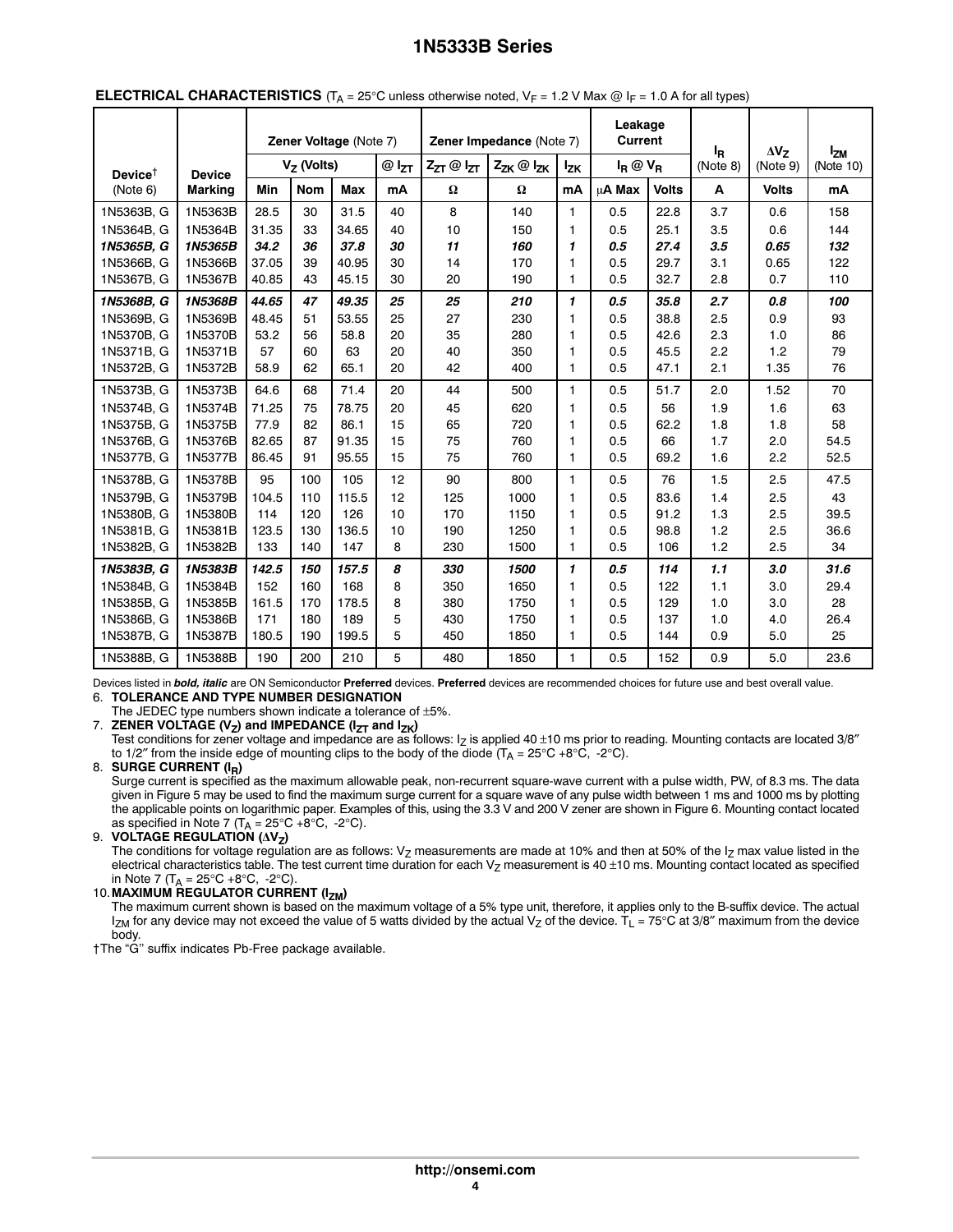<span id="page-5-0"></span>



**TEMPERATURE COEFFICIENTS**



**for Units 3 to 10 Volts**

**Figure 3. Temperature Coefficient‐Range for Units 10 to 220 Volts**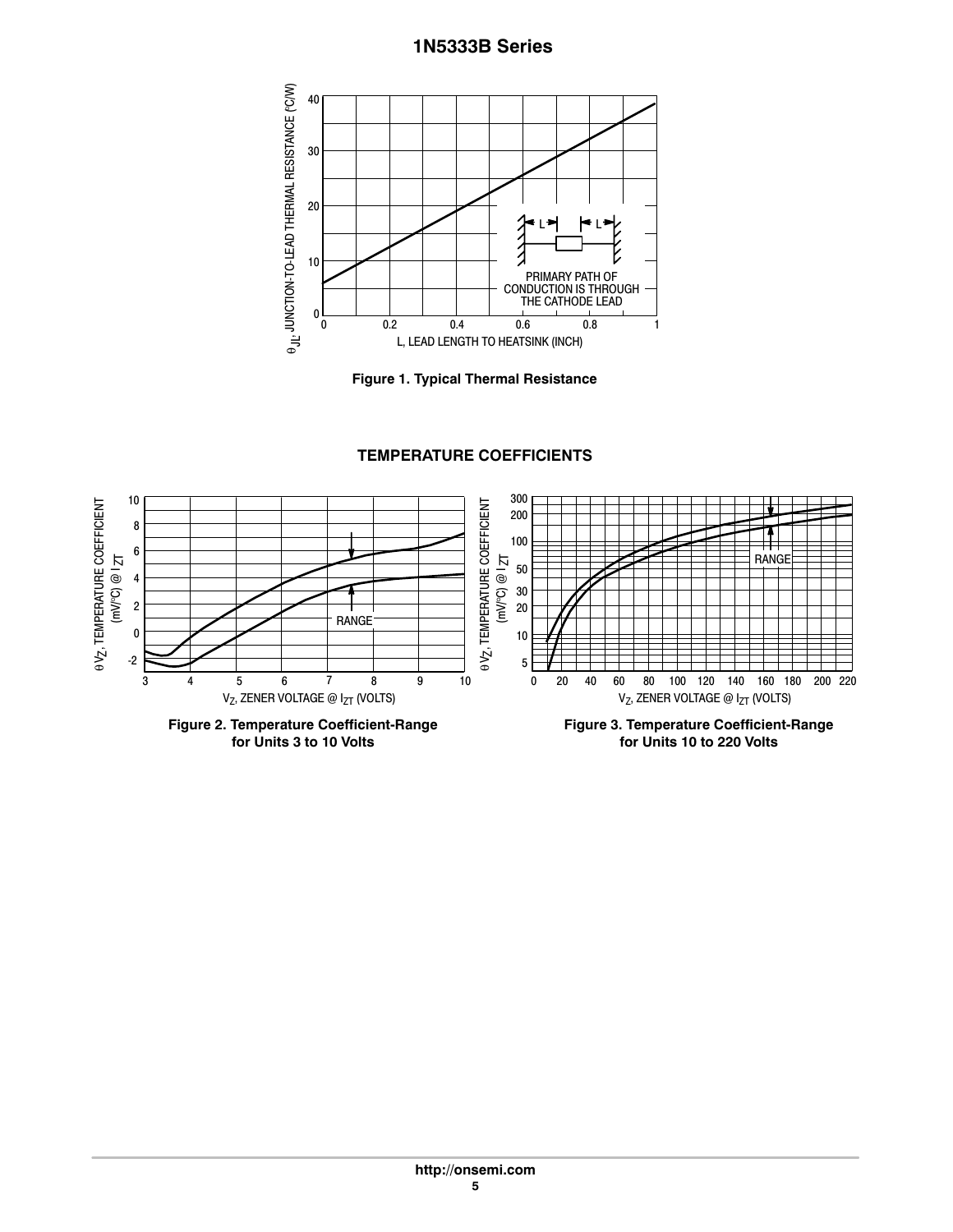<span id="page-6-0"></span>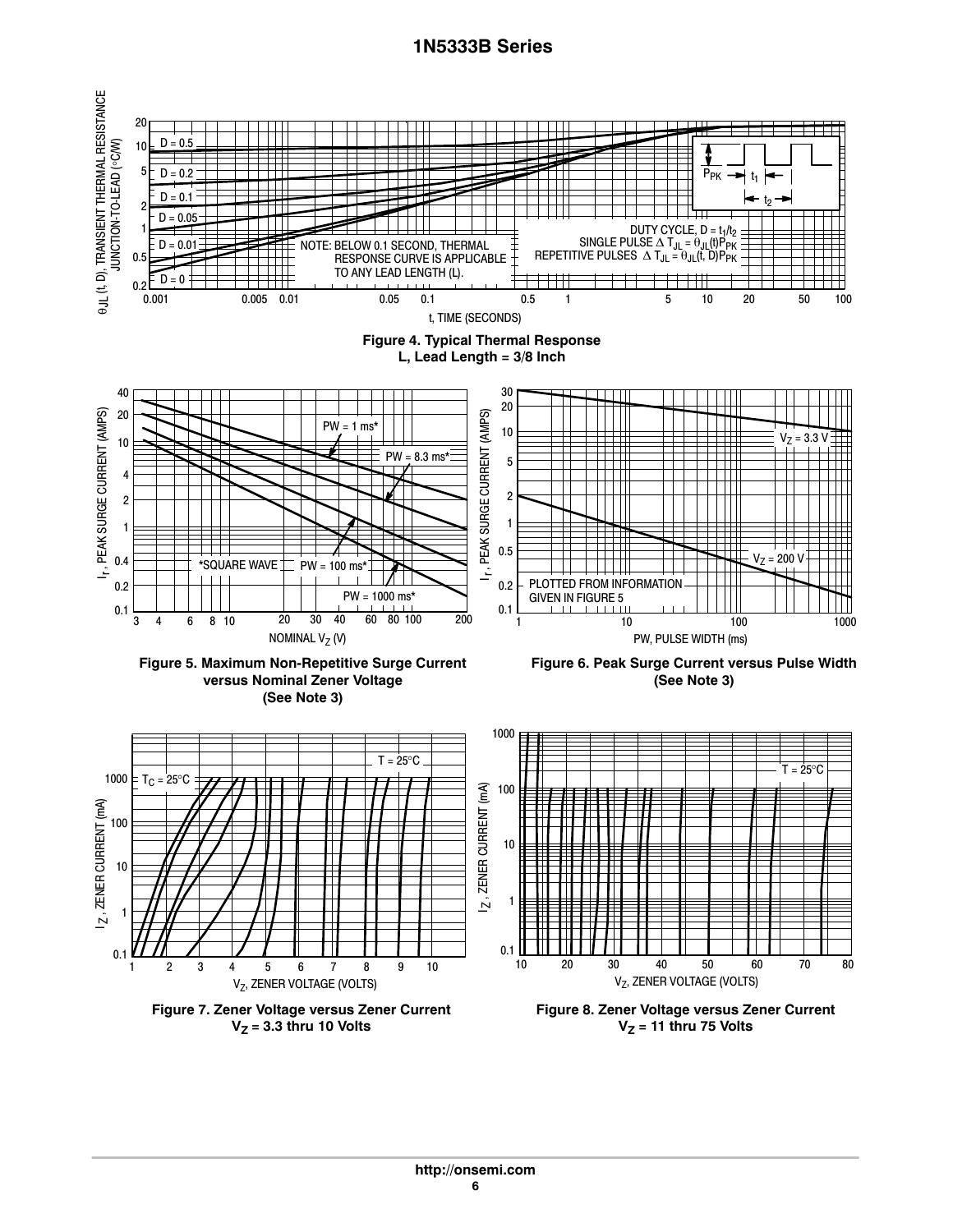

**Figure 9. Zener Voltage versus Zener Current V<sub>Z</sub>** = 82 thru 200 Volts

## **APPLICATION NOTE**

Since the actual voltage available from a given Zener diode is temperature dependent, it is necessary to determine junction temperature under any set of operating conditions in order to calculate its value. The following procedure is recommended:

Lead Temperature,  $T_L$ , should be determined from:

$$
T_L = \theta_{LA} P_D + T_A
$$

 $\theta_{LA}$  is the lead-to-ambient thermal resistance and  $P_D$  is the power dissipation.

Junction Temperature,  $T_J$ , may be found from:

$$
T_J = T_L + \Delta T_{JL}
$$

 $\Delta T_{\rm JL}$  is the increase in junction temperature above the lead temperature and may be found from Figure 4 for a train of power pulses or from Figure [1](#page-5-0) for dc power.

$$
\Delta T_{JL} = \theta_{JL} P_D
$$

For worst-case design, using expected limits of Iz, limits of  $P_D$  and the extremes of  $T_J$  ( $\Delta T_J$ ) may be estimated. Changes in voltage,  $V_Z$ , can then be found from:

$$
\Delta V = \theta_{VZ} \, \Delta T_J
$$

 $\theta_{VZ}$ , the Zener voltage temperature coefficient, is found from Figures 2 and 3.

Under high power‐pulse operation, the Zener voltage will vary with time and may also be affected significantly by the zener resistance. For best regulation, keep current excursions as low as possible.

Data of Figure 4 should not be used to compute surge capability. Surge limitations are given in Figure [5](#page-6-0). They are lower than would be expected by considering only junction temperature, as current crowding effects cause temperatures to be extremely high in small spots resulting in device degradation should the limits of Figure [5](#page-6-0) be exceeded.